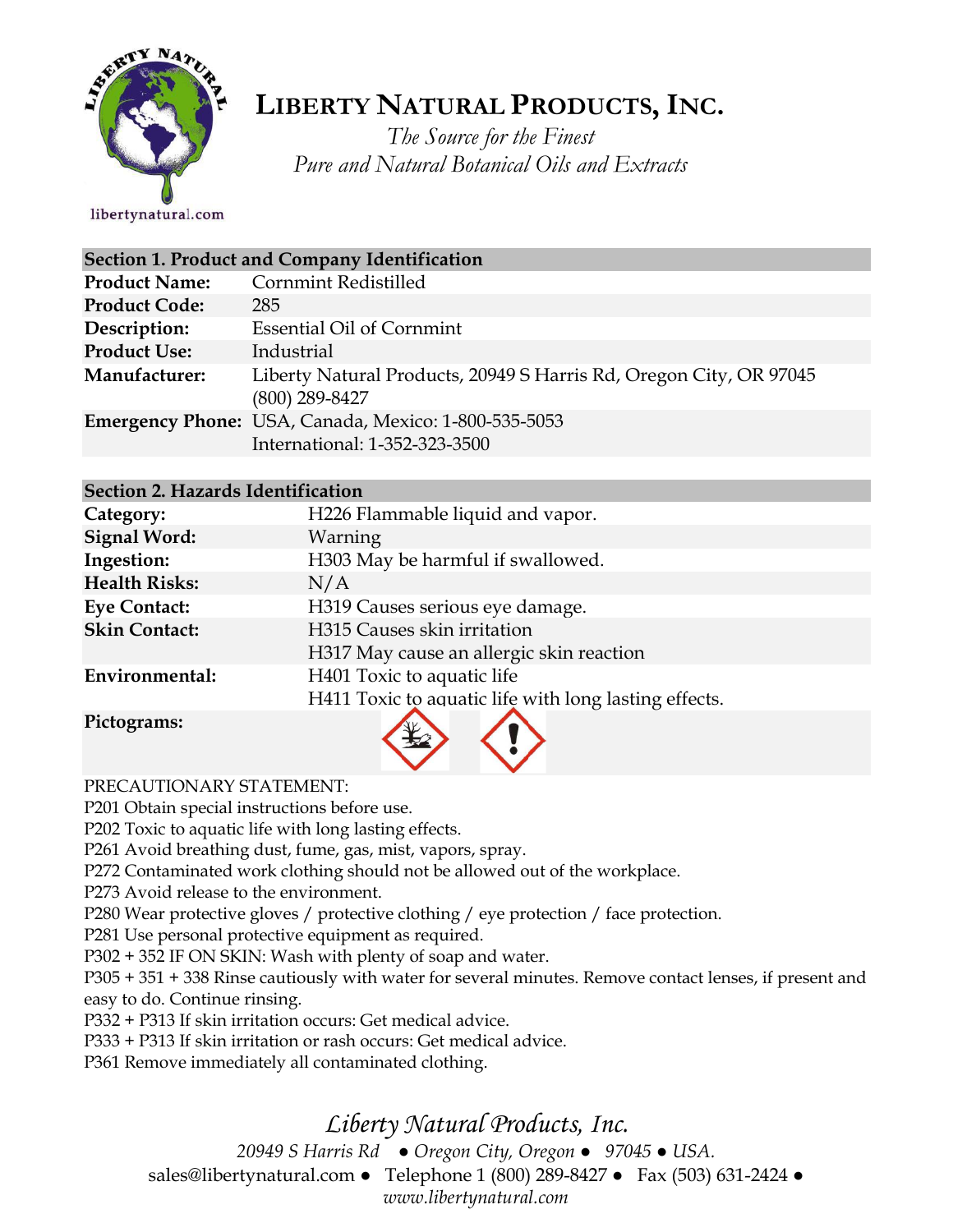### P405 Collect spillage

P501 Dispose of contents and/or container in accordance with local, regional, national and/or international regulation.

| Section 3. Composition and Information on Ingredients |                 |  |
|-------------------------------------------------------|-----------------|--|
| <b>Chemical Name:</b>                                 | Mentha Arvensis |  |
| <b>Physical State:</b>                                | Liquid.         |  |
| $CAS#$ :                                              | 68917-18-0      |  |
| Impurities:                                           | None.           |  |
| Trade Secret Claim:                                   | None.           |  |

| <b>Section 4. First Aid Measures</b> |                                                                                                                                            |  |
|--------------------------------------|--------------------------------------------------------------------------------------------------------------------------------------------|--|
| Eyes:                                | Rinse opened eye for several minutes under running water. If symptoms<br>persist, consult a doctor.                                        |  |
| <b>Skin Contact:</b>                 | If skin irritation continues, consult a doctor. Immediately wash with<br>water and soap and rinse thoroughly.                              |  |
| Inhalation:                          | Supply fresh air and to be sure call for a doctor. In case of<br>unconsciousness place patient stably in side position for transportation. |  |
| Ingestion in excess:                 | Drink copious amounts of water and provide fresh air. Immediately call a<br>doctor.                                                        |  |
| <b>Emergency Care:</b>               | Contact local emergency provider. For non-emergency, contact<br>primary care provider.                                                     |  |
| PPE:                                 | Gloves, lab coat or uniform, safety glasses, eyewash, safety shower.                                                                       |  |

| <b>Section 5. Fire-Fighting Measures</b>     |                                          |                                                                                                                                                                                                                             |
|----------------------------------------------|------------------------------------------|-----------------------------------------------------------------------------------------------------------------------------------------------------------------------------------------------------------------------------|
| Flammability:                                | Flammable.                               |                                                                                                                                                                                                                             |
| <b>Extinguishing Media:</b>                  | <b>SUITABLE:</b><br><b>NON SUITABLE:</b> | CO2, sand, extinguishing powder<br>Water.                                                                                                                                                                                   |
| <b>Special Fire-Fighting Procedure:</b>      | <b>None</b>                              |                                                                                                                                                                                                                             |
| <b>Unusual Fire and Explosion Hazards:</b>   |                                          | Essential and vegetable oils have the potential to self-<br>heat and contribute to spontaneous combustion when<br>present on fabrics. Caution should be exercised in the<br>storage and launder of fabrics exposed to oils. |
| <b>PPE</b> and Precautions for Firefighters: | cooling exposed containers.              | Wear proper protective equipment. Exercise caution when<br>fighting any chemical fire. Use water spray or fog for                                                                                                           |

| <b>Section 6. Accidental Release Measures</b> |                                                                                                                                                 |  |
|-----------------------------------------------|-------------------------------------------------------------------------------------------------------------------------------------------------|--|
| <b>Personal Precautions:</b>                  | Protective equipment and emergency procedures. Wear protective<br>equipment. Keep unprotected persons away. Keep away from<br>ignition sources. |  |
| <b>Environmental Precautions:</b>             | Do not dispose in sewer or in any natural environment.                                                                                          |  |
| Containment:                                  | Absorb with clay, sand, or other non-combustible material.<br>Prevent entry into waterways, sewers, and confined areas.                         |  |
| Clean Up:                                     | Disposal must be made according to official regulations.                                                                                        |  |

*Liberty Natural Products, Inc. 20949 S Harris Rd ● Oregon City, Oregon ● 97045 ● USA.*  sales@libertynatural.com *●* Telephone 1 (800) 289-8427 ● Fax (503) 631-2424 *● www.libertynatural.com*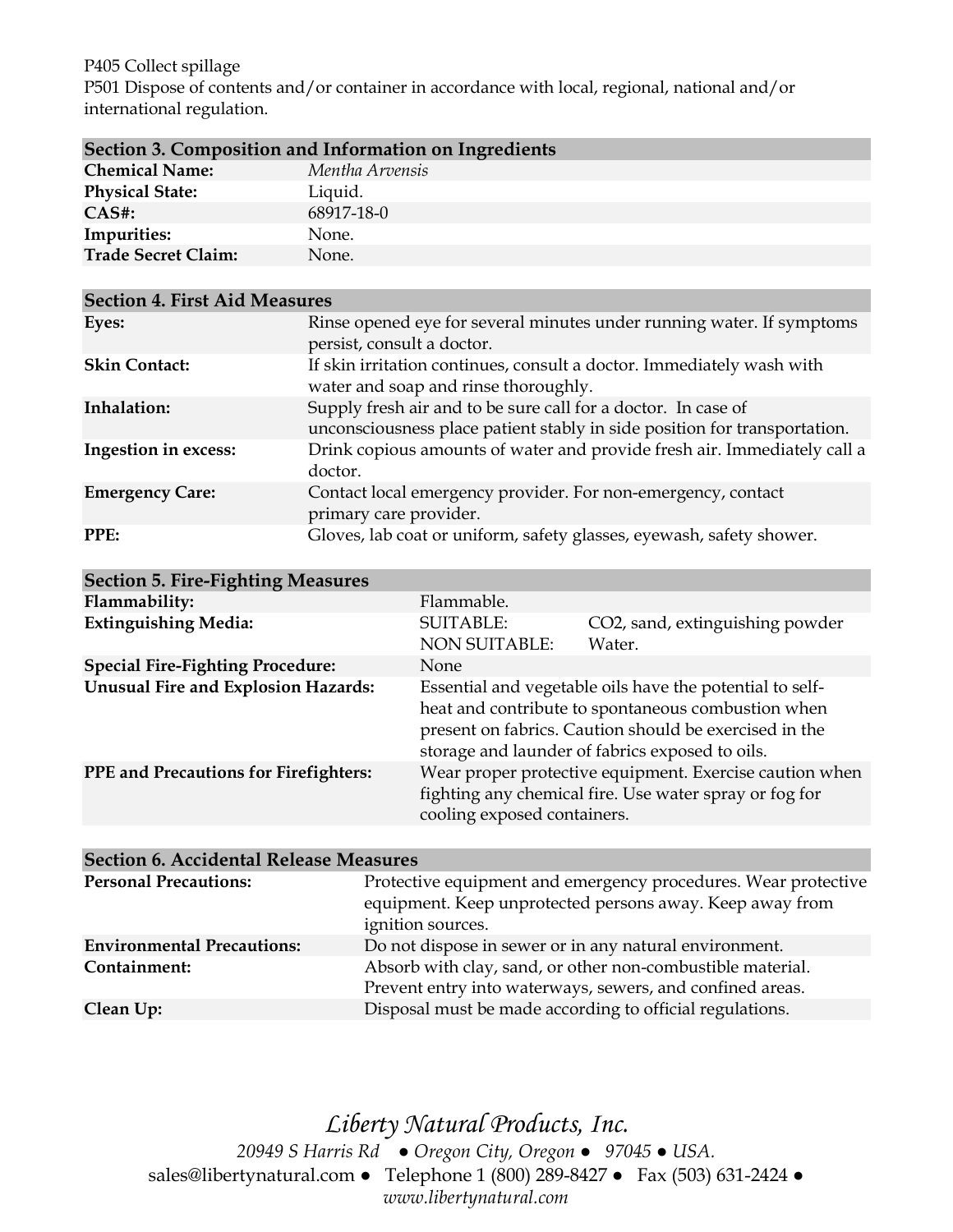| Section 7. Handling and Storage |                                                                                                                                                                                                                                                                    |
|---------------------------------|--------------------------------------------------------------------------------------------------------------------------------------------------------------------------------------------------------------------------------------------------------------------|
| <b>Handling Precautions:</b>    | Store in cool, dry place in tightly closed receptacles. Keep away from heat<br>and direct sunlight. Ensure good ventilation/exhaustion at the<br>workplace. Handle with care. Avoid jolting, friction and impact.                                                  |
| <b>Storage Precautions:</b>     | Store in sealed container, Keep ignition sources away - Do not smoke.<br>Protect against electrostatic charges. Store in cool, dry conditions in well<br>sealed receptacles. Protect from heat and direct sunlight. Store receptacle<br>in a well ventilated area. |
| Other:                          | See Section 8                                                                                                                                                                                                                                                      |

## **Section 8. Exposure Controls/Personal Protection**

| Keep away from foodstuffs, beverages and feed. Avoid contact<br>with the eyes. Handle in accordance with good industrial hygiene<br>and safety procedures. |
|------------------------------------------------------------------------------------------------------------------------------------------------------------|
| Assure a good ventilation of work place.                                                                                                                   |
| The glove material has to be impermeable.                                                                                                                  |
| Goggles giving complete protection to eyes. Eyewash<br>bottle with clean water.                                                                            |
| Clothes for chemical protection to avoid contact.                                                                                                          |
| Do not eat, drink and smoke while using.                                                                                                                   |
| Provide ventilation of the work place to reduce concentrations of<br>the vapor and product.                                                                |
| <b>OSHA Permissible Exposure Limits (PELs):</b><br>N/A                                                                                                     |
|                                                                                                                                                            |

**ACGIH Threshold Limit Values:** N/A

| <b>Section 9. Physical and Chemical Properties</b> |  |  |  |
|----------------------------------------------------|--|--|--|
|----------------------------------------------------|--|--|--|

| Section 9. I hysical and Chemical I Topernes |                                         |  |
|----------------------------------------------|-----------------------------------------|--|
| Appearance:                                  | Clear pale yellow                       |  |
| Upper/Lower Flammability: N/A                |                                         |  |
| Odor:                                        | Characteristic strong minty herbal odor |  |
| <b>Vapor Pressure:</b>                       | N/A                                     |  |
| <b>Odor Threshold:</b>                       | N/A                                     |  |
| <b>Vapor Density:</b>                        | N/A                                     |  |
| pH:                                          | N/A                                     |  |
| <b>Relative Density:</b>                     | $0.850 - 0.910$                         |  |
| <b>Melting Point:</b>                        | N/A                                     |  |
| <b>Freezing Point:</b>                       | N/A                                     |  |
| Solubility:                                  | N/A                                     |  |
| Initial Boiling Point and Boiling Range: N/A |                                         |  |
| <b>Flash Point:</b>                          | 150.8°F / 66°C                          |  |
| <b>Evaporation Rate:</b>                     | N/A                                     |  |
| <b>Flammability Category:</b>                | N/A                                     |  |
| <b>Partition Coefficient:</b>                | N/A                                     |  |
| Auto-ignition Temperature: $N/A$             |                                         |  |
| Decomposition Temperature: N/A               |                                         |  |
| Viscosity:                                   | N/A                                     |  |
| <b>Specific Gravity:</b>                     | N/A                                     |  |

*Liberty Natural Products, Inc. 20949 S Harris Rd ● Oregon City, Oregon ● 97045 ● USA.*  sales@libertynatural.com *●* Telephone 1 (800) 289-8427 ● Fax (503) 631-2424 *● www.libertynatural.com*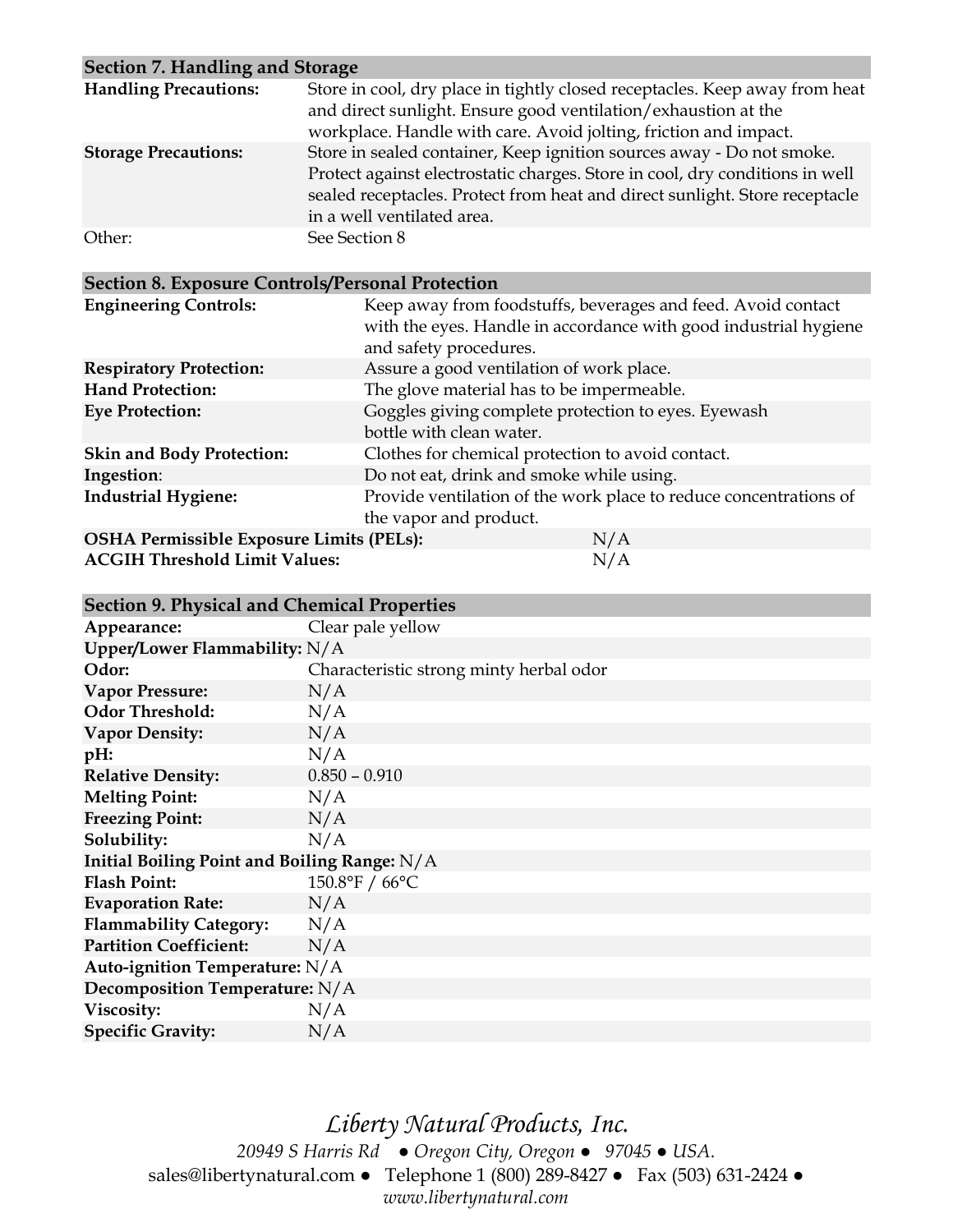| Section 10. Stability and Reactivity |                                                                                             |  |
|--------------------------------------|---------------------------------------------------------------------------------------------|--|
| Stability:                           | Stable under normal circumstances. Avoid heat and ignition sources.                         |  |
| Avoid:                               | Avoid sparks, flame and other heat sources.                                                 |  |
| Incompatibility:                     | Strong oxidizing agents.                                                                    |  |
| Hazardous Byproducts:                | When heated to decomposition, this product may emit toxic oxides<br>of carbon and or sulfur |  |
| Other:                               | <b>None</b>                                                                                 |  |

| Can be noxious. Inhalation of high concentrations of vapor<br>may result in irritation of eyes, nose and throat, headache,<br>nausea, and dizziness. |
|------------------------------------------------------------------------------------------------------------------------------------------------------|
| Eyes, nose, mouth, skin.                                                                                                                             |
| See Section 2. Hazards Identification.                                                                                                               |
| (oral, rat) $5,000 \text{ mg/kg}$                                                                                                                    |
| N/A                                                                                                                                                  |
| N/A                                                                                                                                                  |
|                                                                                                                                                      |

| <b>Section 12. Ecological Information</b> |                                                                                                                                                                       |
|-------------------------------------------|-----------------------------------------------------------------------------------------------------------------------------------------------------------------------|
| <b>TOXICITY:</b>                          | Toxic to aquatic organisms, may cause long-term<br>adverse effects environment. Avoid any pollution<br>of ground, surface or underground water.                       |
| PERSISTENCE / DEGRADABILITY:              | Biodegradation: Not readily biodegradable                                                                                                                             |
| <b>BIOACCUMULATION POTENTIAL:</b>         | Not readily biodegradable                                                                                                                                             |
| <b>RESULTS OF PBT AND vPvB</b>            |                                                                                                                                                                       |
| <b>ASSESSMENT:</b>                        | No information available.                                                                                                                                             |
| <b>MOBILITY IN SOIL:</b>                  | The product is water soluble, and may spread in<br>water systems. Will likely be mobile in the<br>environment due to its water solubility.<br>Highly mobile in soils. |
| <b>OTHER ADVERSE EFFECTS:</b>             | Not known.                                                                                                                                                            |

| <b>Section 13. Disposal Considerations</b> |                                                                        |  |
|--------------------------------------------|------------------------------------------------------------------------|--|
| <b>Disposal Containers:</b>                | Vapors may collect in empty containers. Rinse or evaporate thoroughly. |  |
| <b>Waste Disposal:</b>                     | Product is biodegradable.                                              |  |
| <b>Special Considerations:</b>             | Dispose of spill containment material in accordance with Federal,      |  |
|                                            | State, and local laws.                                                 |  |

| <b>Section 14. Transport Information</b> |                                                     |  |  |
|------------------------------------------|-----------------------------------------------------|--|--|
| <b>UN Number:</b>                        | UN 3082                                             |  |  |
| <b>UN Shipping Name:</b>                 | Environmentally hazardous substance, liquid, n.o.s. |  |  |
| <b>Transport Hazard Class:</b>           | 9                                                   |  |  |
| <b>Packing Group Number:</b>             | Ш                                                   |  |  |
| <b>Stowage and Handling:</b>             | N/A                                                 |  |  |

## **Section 15. Regulatory Information**

**Product Regulations:** N/A

*Liberty Natural Products, Inc. 20949 S Harris Rd ● Oregon City, Oregon ● 97045 ● USA.* 

sales@libertynatural.com *●* Telephone 1 (800) 289-8427 ● Fax (503) 631-2424 *●*

*www.libertynatural.com*